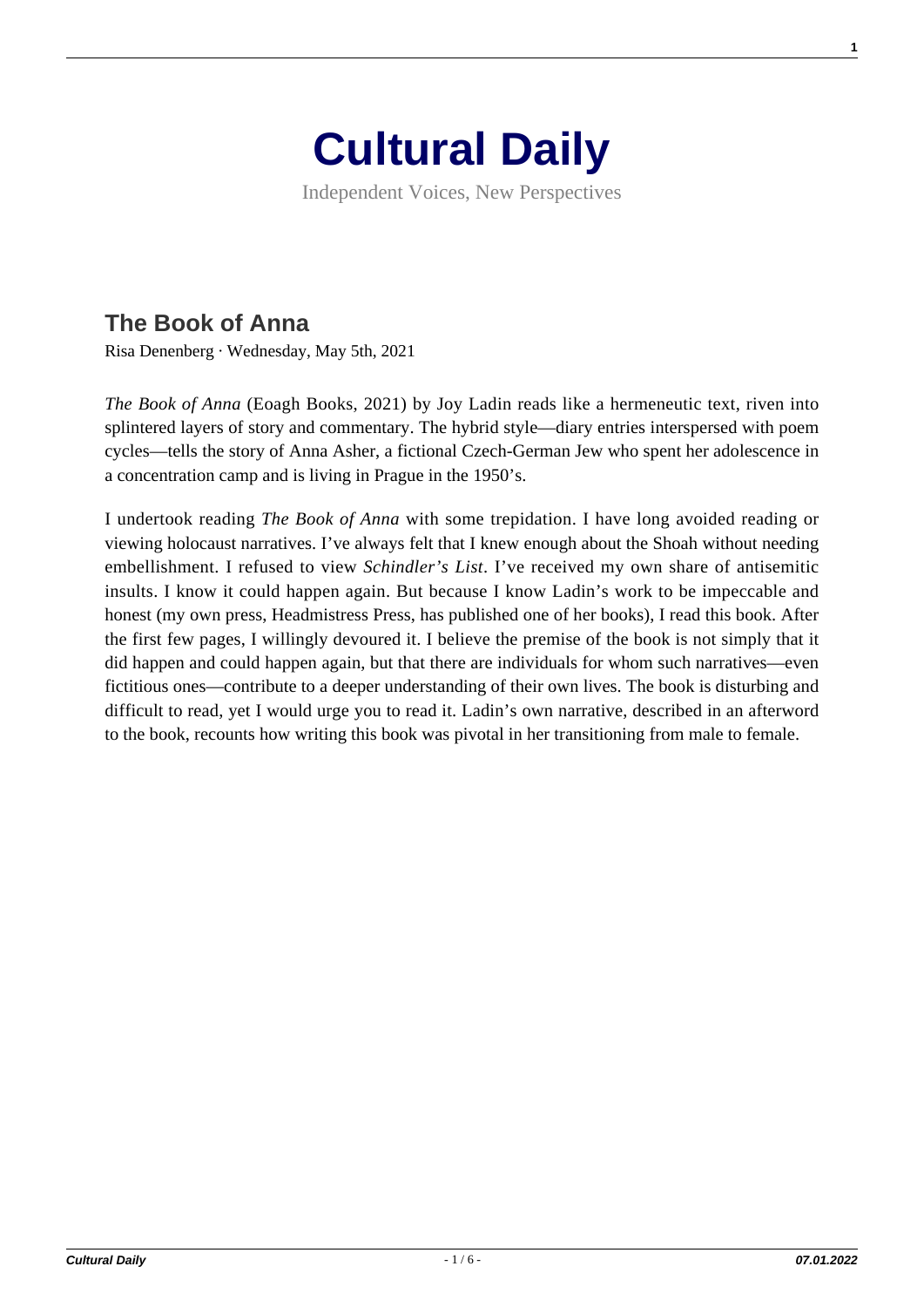

The book's first diary entry sets time and place: "15 February 195-, Prague." The first thing we learn is that Anna is a writer. She writes poetry. As a writer, Anna faces the existential problem of immortality, "for those whose desperation to make something that will outlive them." She says, "After all, so many are forgotten. Almost everyone." Anna is neither able to fully remember her

**2**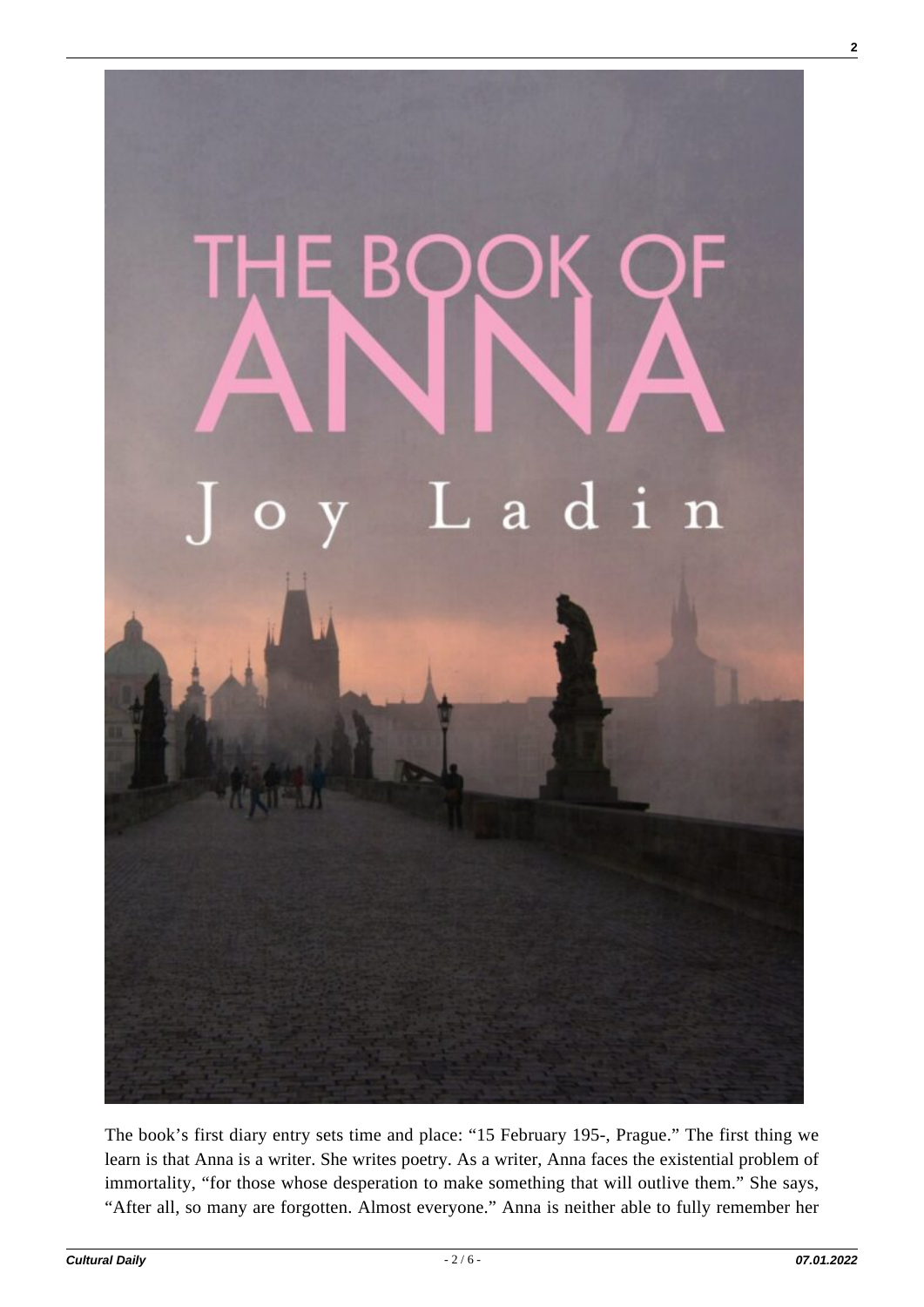past, nor willing to attempt to forget it. She has little use for returning to a normal state of affairs; that would require a blindness she lacks. Her sardonic glance at how others are living around her takes note of:

[...] funerals (my God!); the smiles of pregnant women, sleepwalkers who keep the species going, waddling smugly through their final weeks, as though a savior might be growing among their intestines. The normal ones. The women still capable of bleeding.

In *The Book of Anna,* narrative moments are dispatched in closely observed, entirely credible, diary entries. In these entries, over time, we learn: Anna's reason for writing ("To dig up bodies, and bury them again"); her interactions with her seemingly unemotional neighbor Suzanne Wischnauer (also a camp survivor) who is a sounding board for disclosing scenes from the past; her sordid and angry sexual commerce; working for the Stasi; feeding Wischnauer soup spoon-by-spoon during an illness. There also are flashbacks: "Some memories you can't repress. … For me it's dogs." Anna's writing is suffused with an erudite Jewishness and she continues this recollection using words from the quintessential Jewish prayer, the Shema:

"God may or may not be omnipresent, but dogs are everywhere. When I walk by the way, when I lie down and when I rise up, dogs are there, craving meat and love."

The poetry cycles are narrative and lyrical. These venture into territory far beyond the diary entries, exercising the freedom to excavate unconscious layers of Anna's experience. These sections, titled: "Tamar," "Earth," "Song of Songs," "Golem," and "Shabbat," are graphic and dizzying, full of kaleidoscopic revelations. Each one deepens Anna's story—linking what can be known about oneself with what lies in the unconscious and unspoken layers. Ladin has brilliantly used language from the Hebrew bible as scaffolding in the poems.

"Tamar" unhinges the story of Tamar from the book of Genesis, twice-widowed and running out of time to procreate, who tricks her father-in-law into impregnating her, while stealing his "signet and staff." She does this in order to protect the heir apparent, prove paternity, and escape the fate of being burned alive. So often in Bible stories we hear how women's lives depend on being able to "bear fruit." In this poem, Anna reveals that she was raped in the camps and impregnated,

"The Lord remembered me. I conceived."

However the progeny is not to be. Anna was forced to perform a self-abortion. In Tamar's story, her offspring begets the royal line of King David; in Anna's story, she is the end of her own line.

Then only I was left. Squeezing the rusted spring he'd ripped from under a bed.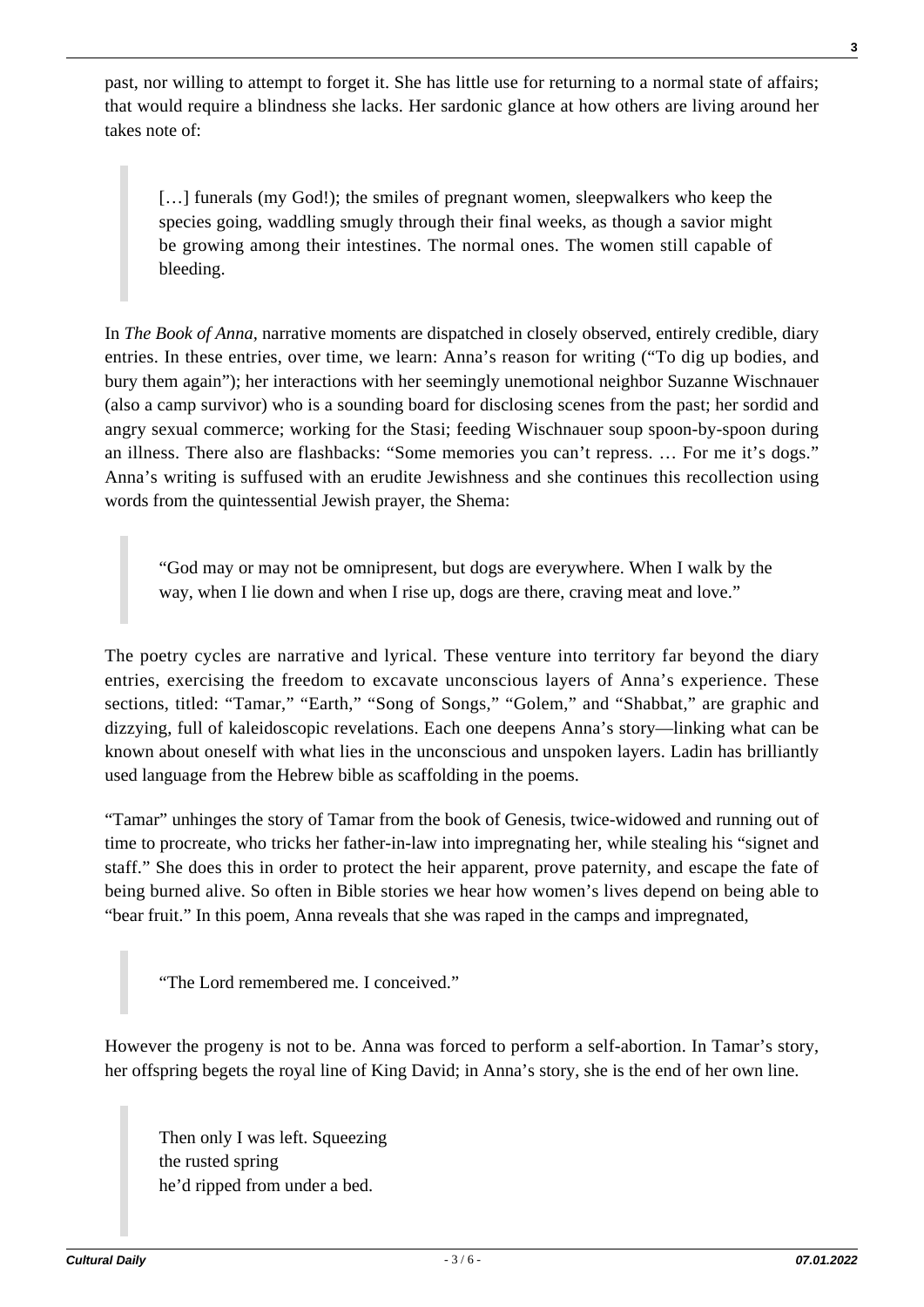## Getting rid of it.

"Song of Songs" is a complex tour-de-force. In a diary entry Anna is given the name of a shrink and the subsequent set of poems are divided into eight therapy sessions, where the psychoanalyst, Dr Solomon, says little, as Anna's voice demands a hearing:

Is this too much for a first session, Dr.? You're looking a little pale.

In "Tamar" and "Song of Songs," sentences merge with and are lifted from their biblical sources. The effect is particularly powerfully in "Song of Songs," where secular phrases are conjoined with the biblical poetry, as here:

God returning to the harem to kiss us with the kisses of His mouth,

Or the inversion here:

Like a thorn among lilies, Dr., like a blade against their throats so is my love among the daughters.

The poem cycle "Earth" revisits a familiar holocaust story line. Here, "the Yeshiva bochers of Breshzt, aged sixteen to six," were forced to dig their own graves with only their hands as tools, then shot and thrown into the pits. On hearing this story, Anna realizes that she knew one of the young scholars:

I found him there by chance, slumped on a rock behind the ritual bath, a place that belonged to God, I thought neither forest nor town, garden nor wilderness.

*I get so angry,* he said. Blushing. Fussing with his fringe. *I know,* I said, suddenly *like a hammer shattering rock*

in love with him.

"Golem" explores the philosophical and theological question of what is human, by recognizing the presence of golem—humanoid creatures created not by God, but fashioned from clay, by man. Here Anna describes acts of reclamation and retribution: furiously killing hundreds of ants in her kitchen in the present and, in her past, killing the man who took her from the camps at liberation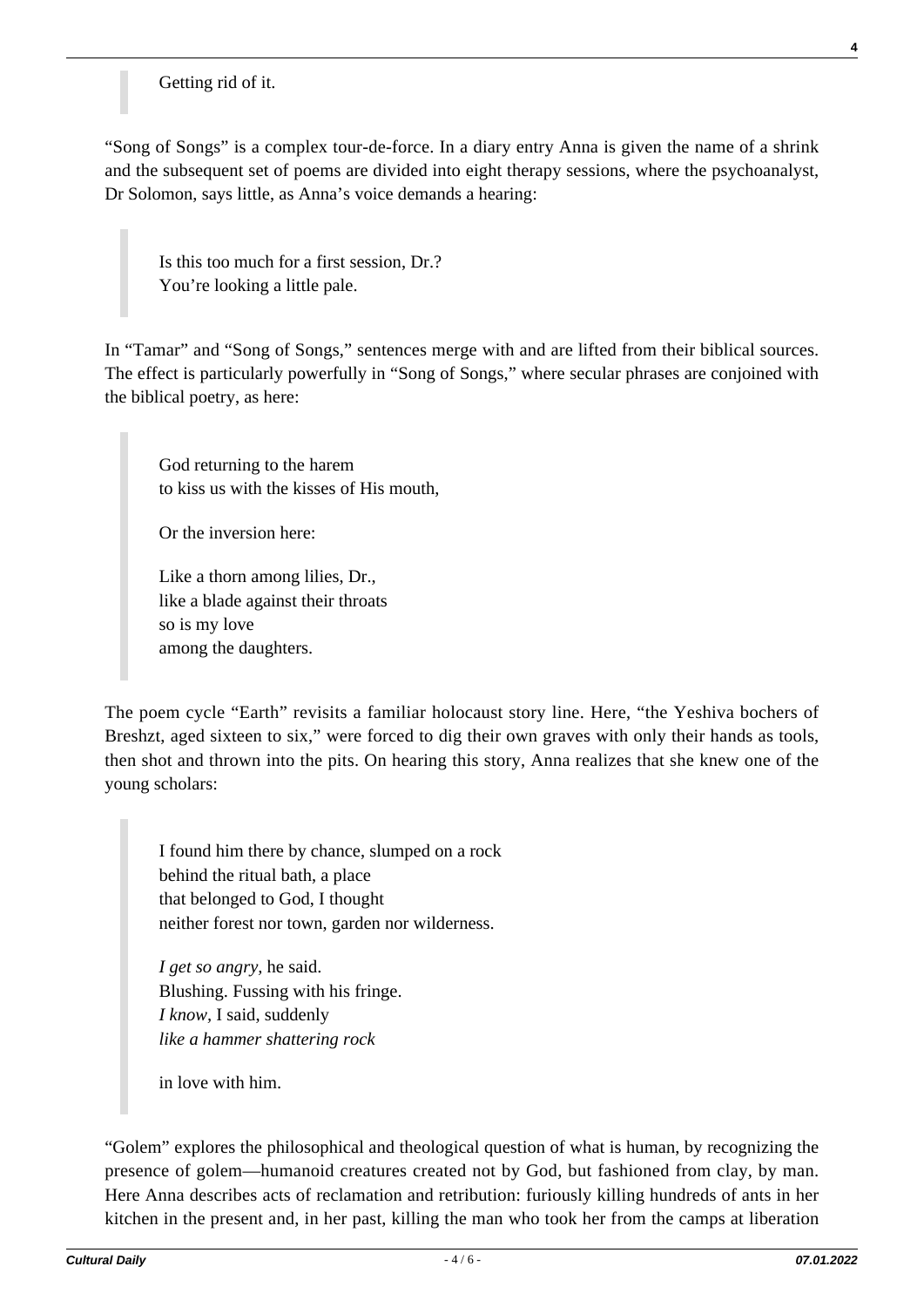only to exploit and rape her. She tells the story to the golem, Yossel:

No doubt, Yossel, about his humanness: he talks nonstop

to his reflection, reflecting

for my edification on sodomy's etiquette. Splinters answer him. The chair leg

that took me twenty minutes to detach cracks the back of his head. I could have left. He hadn't locked me in. But Prague was full of corpses, Yossel.

I had decided to live.

In the final poetry cycle, "Shabbat," Anna revisits old longings: childhood abandonment by her father, chilly attention from her mother. Through women who sought Anna to bring her a message, she learns the ultimate fate of her mother, who also died in the camps, and whose words "There is no God," continue to reverberate. She also learns that her mother did in fact love her. Anna enacts the rituals of shabbat—the sabbath, known to Jews as the Queen—with reverence:

God was there, Mama Had always been. I laid out wine and bread. Sabbath sang from the unlit oven.

In the last diary entry, Anna writes, "I'm finished," and turns her diary over to Wischnauer as she contemplates suicide, asking her to read "it all." At the same time, she begs the veracity of her own narrative, something we all must do from time to time, knowing that memory is often peppered with fiction and revision. Because Anna is the invention of a poet, Ladin taunts us with authorial doubt:

How my world and I would crumble, if I wrote now that Wischnauer never existed. Or rather, she did, but never made it out of the camps. This is her old apartment I'm living in.

She made it out of the camps, but died the year before I moved in. I found a pile of her papers—bills, a love letter—in the cupboard above the sink.

In this brilliantly conceived and executed book, we've come full circle. It is up to us to remember the past and reimagine a future in every generation.

*[The Book of Anna](https://www.spdbooks.org/Products/9781792307225/the-book-of-anna.aspx)* [by Joy Ladin.](https://www.spdbooks.org/Products/9781792307225/the-book-of-anna.aspx) Publisher: EOAGH Books, March 2021 (Originally published by